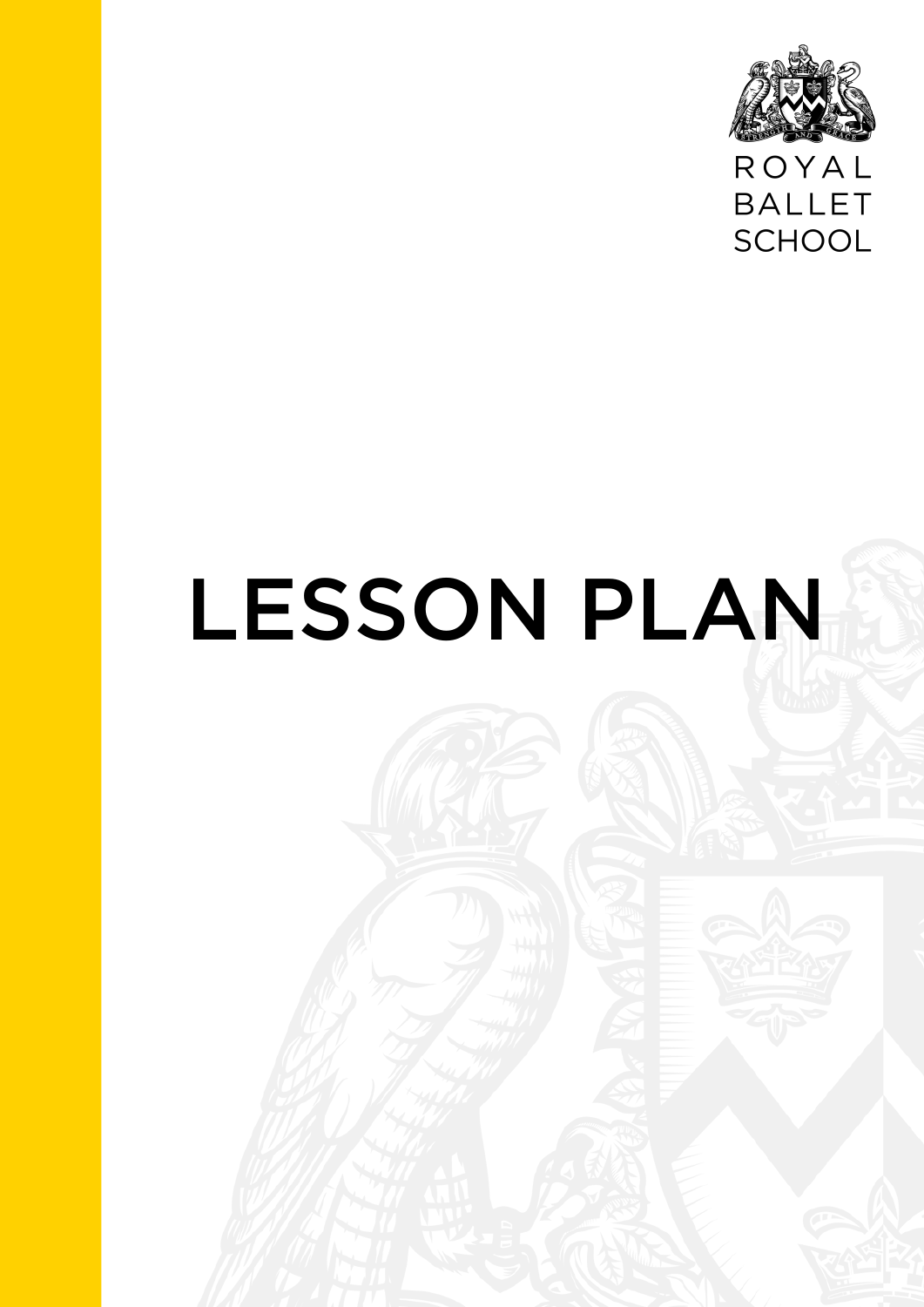

### The Universe Lesson Plan

| <b>Discovery question</b>                                                                                                                                                                                                                                                                                                                                                                                                                        |                   |               | How can the universe inspire us to create movement?                                                                                                                                                                                                                                                                                            |                                                                                                                                                                                                                                                                               |  |  |  |  |
|--------------------------------------------------------------------------------------------------------------------------------------------------------------------------------------------------------------------------------------------------------------------------------------------------------------------------------------------------------------------------------------------------------------------------------------------------|-------------------|---------------|------------------------------------------------------------------------------------------------------------------------------------------------------------------------------------------------------------------------------------------------------------------------------------------------------------------------------------------------|-------------------------------------------------------------------------------------------------------------------------------------------------------------------------------------------------------------------------------------------------------------------------------|--|--|--|--|
| <b>Movement objectives</b>                                                                                                                                                                                                                                                                                                                                                                                                                       |                   |               | Physicalise the idea of the universe expanding<br>٠<br>To be able to recall movement<br>Increase pupils' sense of physicality                                                                                                                                                                                                                  |                                                                                                                                                                                                                                                                               |  |  |  |  |
| Age                                                                                                                                                                                                                                                                                                                                                                                                                                              | 9 to 11-year-olds |               | <b>Cross-curricular theme</b><br><b>Subject area:</b>                                                                                                                                                                                                                                                                                          | The Universe<br>Science                                                                                                                                                                                                                                                       |  |  |  |  |
| <b>Numeracy</b>                                                                                                                                                                                                                                                                                                                                                                                                                                  |                   |               | <b>Literacy</b>                                                                                                                                                                                                                                                                                                                                | <b>SMSC</b>                                                                                                                                                                                                                                                                   |  |  |  |  |
| Using references to mathematical<br>terminology when describing<br>movement, spatial awareness, rotation<br>and angles.<br>words.<br>Degrees - planet axial tilt.<br>Rhythms and counting.<br>Use of countdowns to control pace of<br>lesson.                                                                                                                                                                                                    |                   | and spelling. | Verbalising the movements within a<br>dance performance.<br>Movements linked to specific descriptive<br>Teacher embeds terminology and<br>models correct use of language<br>throughout the duration of the lesson.<br>Teacher suggestion: key words could be<br>displayed on the board to aid with the<br>understanding of specific vocabulary | Analysing performance work through<br>listening and responding<br>appropriately to the views of others.<br>Treating all as equals and accepting<br>those who might have different views<br>or opinions.<br>Developing skills of expressivity, self-<br>esteem and confidence. |  |  |  |  |
| <b>Key words and terminology</b>                                                                                                                                                                                                                                                                                                                                                                                                                 |                   |               | <b>Core ballet skills and concepts</b>                                                                                                                                                                                                                                                                                                         |                                                                                                                                                                                                                                                                               |  |  |  |  |
| Subject area specific:<br>Universe: all existing matter and space<br>Expanding: become or make larger<br>Kinesphere: space surrounding the body<br>Solar System: the sun and planets that<br>٠<br>orbit<br>Planets: body moving in orbit in space<br>п<br>Meteors: small body of matter<br>Atmosphere: gases surrounding earth/<br>planets<br>Dance specific:<br>Choreographer: a person who creates<br>dance<br>Perform: present to an audience |                   |               | Develop turning skills<br>Develop jumping skills<br>Develop composition skills<br>Port de bras (carriage of the arms)<br>Spotting (technique of turning without becoming dizzy)<br>Co-ordination<br>Travel<br><b>Balance</b>                                                                                                                   |                                                                                                                                                                                                                                                                               |  |  |  |  |
| <b>Overview</b>                                                                                                                                                                                                                                                                                                                                                                                                                                  |                   |               |                                                                                                                                                                                                                                                                                                                                                |                                                                                                                                                                                                                                                                               |  |  |  |  |
| In this lesson, pupils are on a journey of discovery, using the universe as their stimulus to execute various balletic<br>movements. They will also develop unique pieces of choreography to perform alongside musical accompaniment.                                                                                                                                                                                                            |                   |               |                                                                                                                                                                                                                                                                                                                                                |                                                                                                                                                                                                                                                                               |  |  |  |  |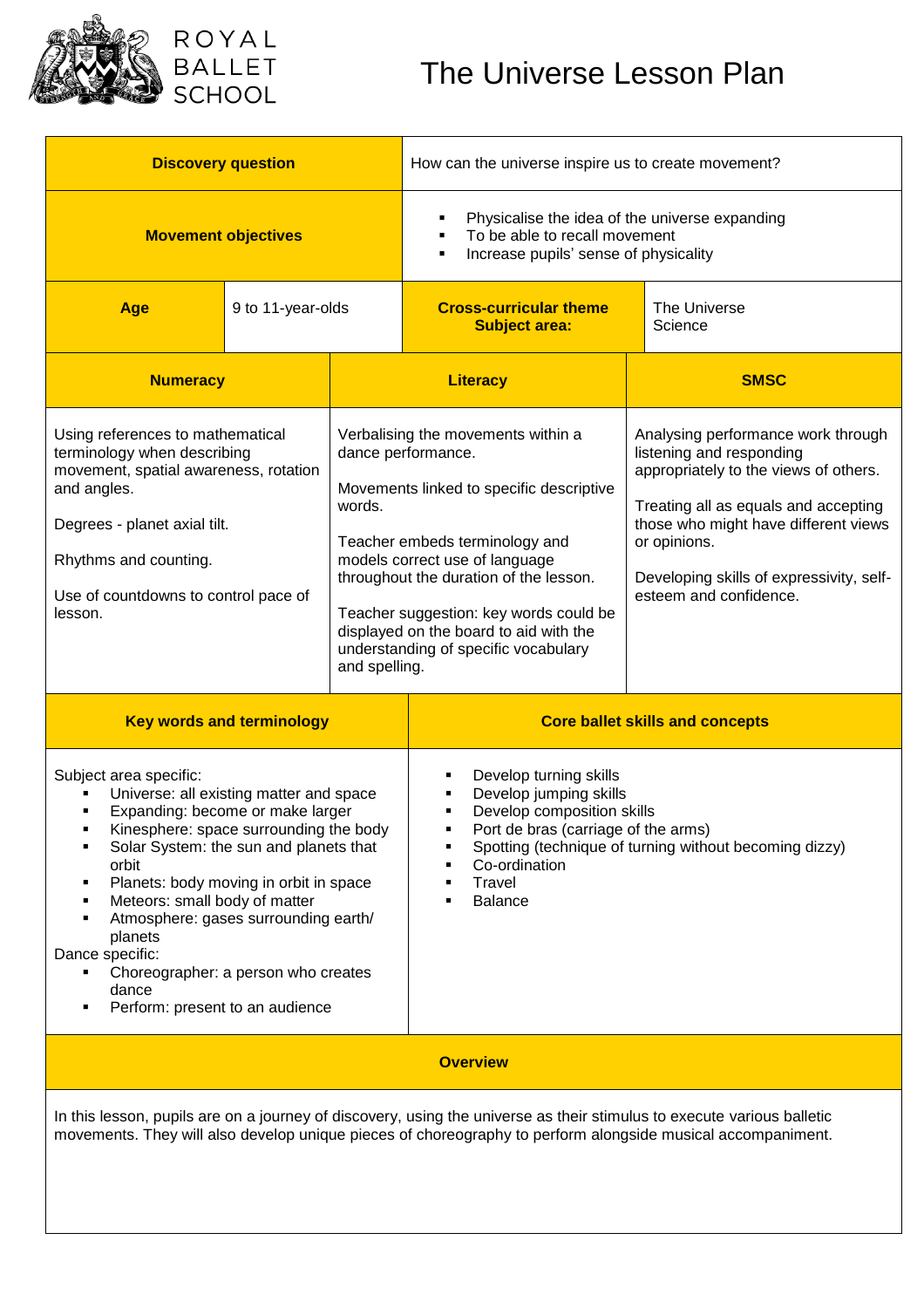



## The Universe Lesson Plan

| <b>Timing</b>                  | <b>Lesson structure</b>                                                                                                                                                                                                                                                 | <b>Differentiation</b>                                                                                                                                                                                                                                                                                                                                         | <b>Teacher guidance</b>                                                                                                                                                   |
|--------------------------------|-------------------------------------------------------------------------------------------------------------------------------------------------------------------------------------------------------------------------------------------------------------------------|----------------------------------------------------------------------------------------------------------------------------------------------------------------------------------------------------------------------------------------------------------------------------------------------------------------------------------------------------------------|---------------------------------------------------------------------------------------------------------------------------------------------------------------------------|
| Approx. 1<br>minute            | Do Now<br>Images from space to be shown on<br>screen. Do pupils recognise any of<br>these images? Can they name<br>them?                                                                                                                                                | Extra challenge: Pupils could be<br>asked to describe the images.                                                                                                                                                                                                                                                                                              | Teacher circulates and<br>encourages pupils<br>throughout.                                                                                                                |
| Between 5<br>and 10<br>minutes | <b>Expanding like the Universe:</b><br>Connection phase<br>To encourage a whole-body<br>experience of the Universe<br>expanding. Pupils explore creating<br>small and big shapes using their<br>bodies.                                                                 | Hint: A folded position of the body is<br>a good starting point.<br>Hint: If pupils aren't able to<br>experience this exercise as a whole-<br>body exercise they could make one<br>part of the body take up less, then<br>more space.<br>Extra challenge: Pupils can<br>demonstrate contrasting levels of<br>high and low.                                     | Teacher to use language<br>such as spiral, diagonal<br>lines, open, forward, back.<br>Teacher observation could<br>be used to formatively<br>assess the pupils' progress. |
| Between 5<br>and 10<br>minutes | <b>Stormy Port de Bras</b><br>Activation phase - Input and<br>accessing new information<br>Focus on expressivity of the upper<br>body and/or arms. Pupils learn a<br>stormy port de bras with a focus on<br>dynamics.                                                   | Extra challenge: Pupils could try to<br>follow their arms using their head and<br>eyeline or just change direction of<br>eyeline.                                                                                                                                                                                                                              | Teacher could emphasise<br>the importance of dynamic<br>movement - strong and<br>powerful like a storm.                                                                   |
| Between 5<br>and 10<br>minutes | Turning like the planet Jupiter<br>Activation phase - Input and<br>accessing new information<br>Focus on developing turning skills.<br>Pupils experiment turning their<br>bodies creatively; they are<br>introduced to the technique of<br>spotting.                    | Hint: Turning on the floor on knees,<br>bottom or stomach will feel more<br>stable and safer for most children.<br>Hint: If pupils have mobility issues<br>they could turn a specific part of their<br>body for example ankles or wrists.<br>Extra challenge: Pupils could try<br>turning coming away from their<br>vertical axis (i.e. tilted).               | Consider the pairing of<br>pupils here.<br>Questioning could be used<br>to assess the pupils'<br>progress and understanding.                                              |
| 5 to 10<br>minutes             | Moving like a meteor (travelling<br>and leaping): Activation phase -<br>Input and accessing new<br>information<br>Focus on developing travelling and<br>jumping skills. Pupils are<br>encouraged to run, travel, leap and<br>control a balance in a stretched<br>shape. | Hint: Pupils could run/move and<br>balance to begin with to build up their<br>confidence.<br>Extra challenge: Pupils could land as<br>quietly as possible from their jump.<br>Hint: If pupils do not have the use of<br>their legs a feeling of jump can be<br>achieved by curling their torso and<br>then uncurling quickly $-$ a feeling of<br>'popping' up. | Ensure the space is clear<br>with no obstructions.<br>Visualisation - teacher to<br>encourage pupils to imagine<br>they are jumping over<br>something.                    |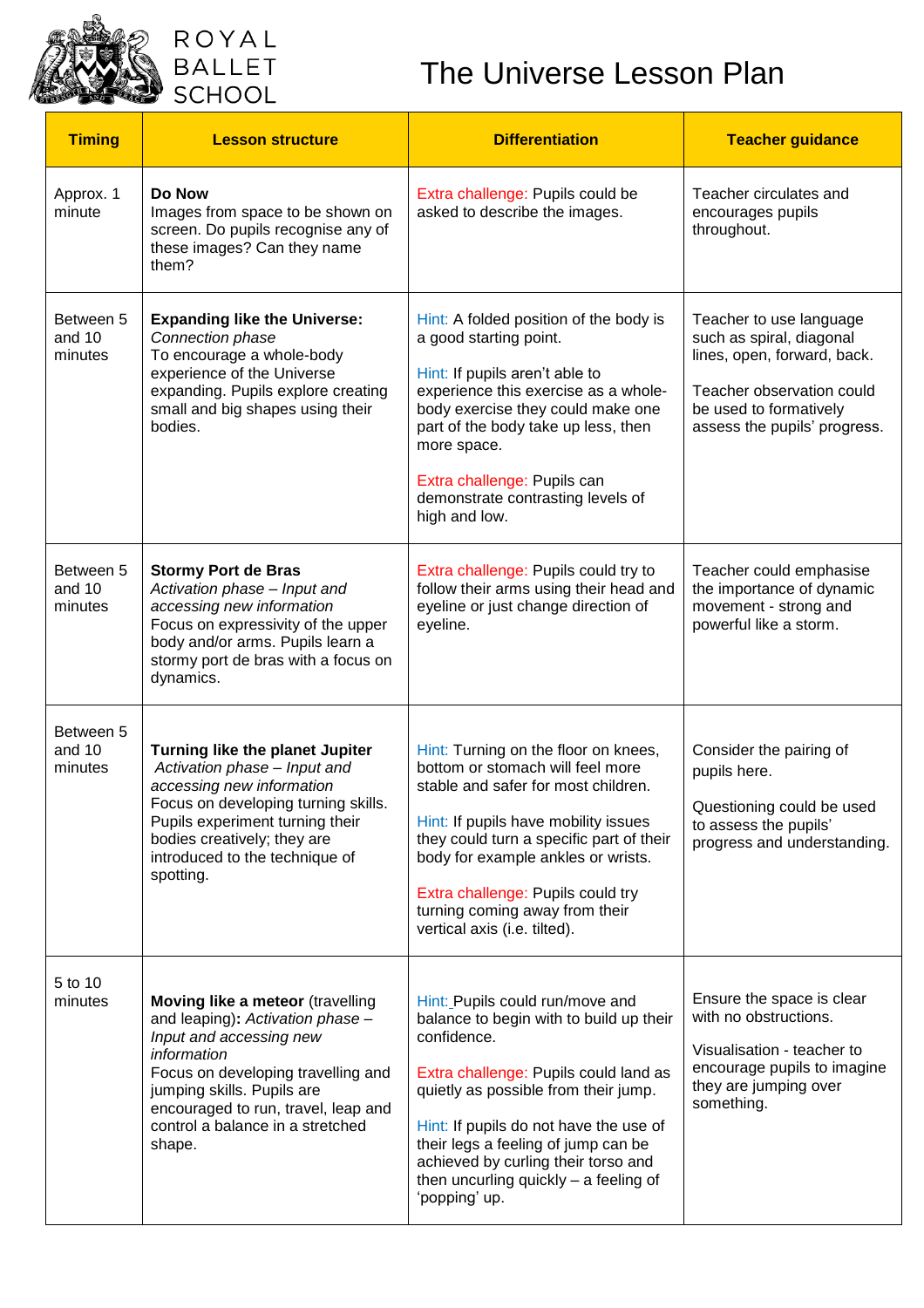



## The Universe Lesson Plan

| $10+$<br>minutes                       | Create:                                                                                                                                                                                                                                        |                                                                                                                                                                                                                                                                       |                                                                                                                                                                  |
|----------------------------------------|------------------------------------------------------------------------------------------------------------------------------------------------------------------------------------------------------------------------------------------------|-----------------------------------------------------------------------------------------------------------------------------------------------------------------------------------------------------------------------------------------------------------------------|------------------------------------------------------------------------------------------------------------------------------------------------------------------|
|                                        | Demonstration phase - Learners<br>demonstrating understanding of<br>new knowledge - Mastery<br>Focus on choreographic skills.<br>Pupils perform the choreography<br>they have created using the<br>movements they have learnt.                 | Hint: Pupils could link 2 movements<br>to start with.<br>Extra challenge: Pupils could link 4+<br>movements.<br>Extra challenge: Pupils could work in<br>pairs or small groups and learn each<br>other's choreography to create a<br>longer sequence of choreography. | Teacher to encourage<br>smooth transitions between<br>these movements.<br>Use of direct questioning<br>here, What Went Well<br>(WWW) and Even Better If<br>(EBI) |
| Approx. 5<br>to $10$<br><b>Minutes</b> | <b>Plenary:</b> Consolidation phase and<br>retrieval task<br>Pupils perform for a final time.<br>Pupils have the opportunity to<br>review, reflect on the progress they<br>have made and how the universe<br>inspired them to create movement. | Hint: Can pupils name the images<br>from the beginning of the lesson?<br>Extra challenge: Pupils could embed<br>the key words into their answers.                                                                                                                     | Teacher guides pupils to<br>reflect on the discovery<br>question.                                                                                                |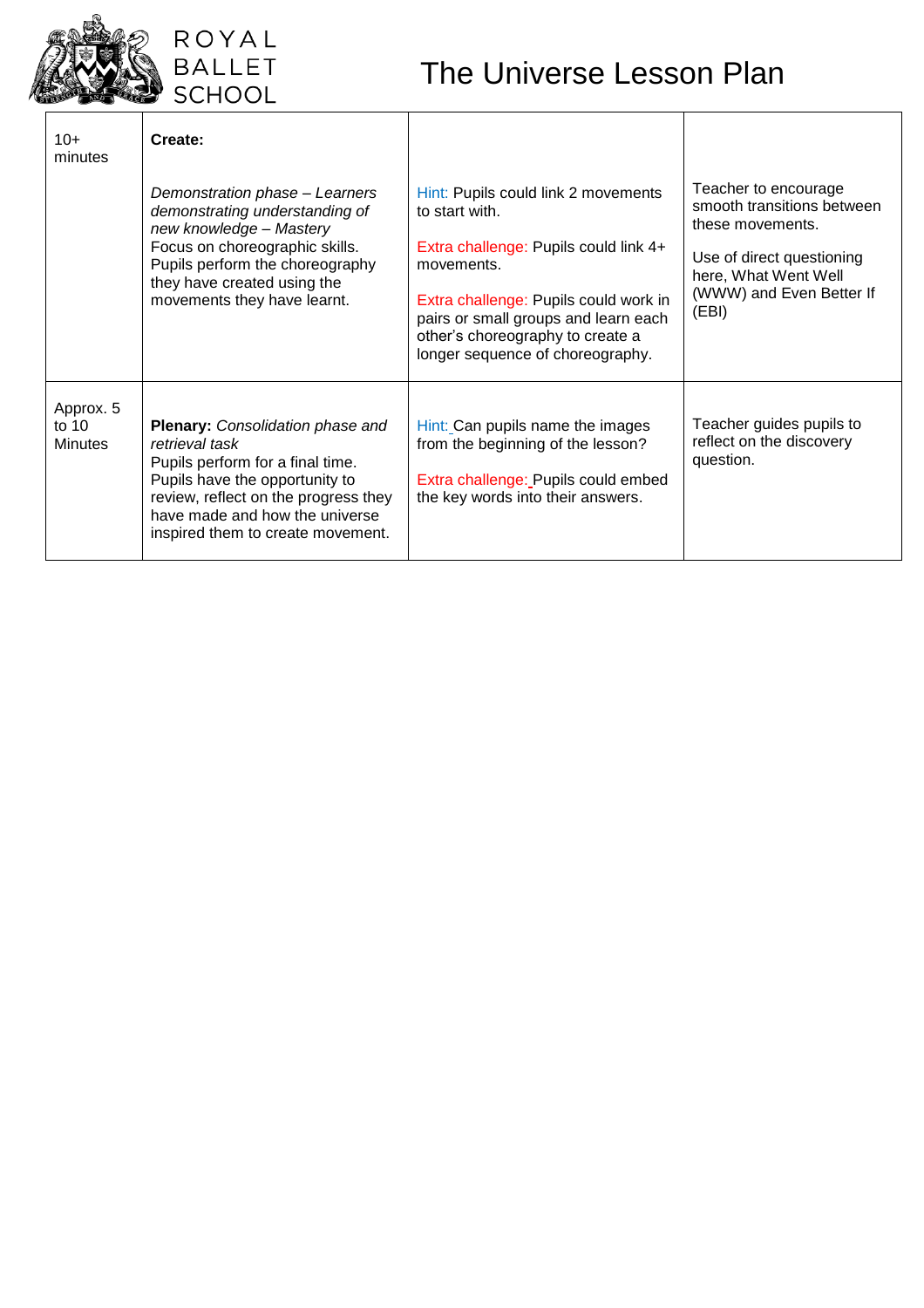

ROYAL **BALLET** SCHOOL

# PUPIL'S RESOURCES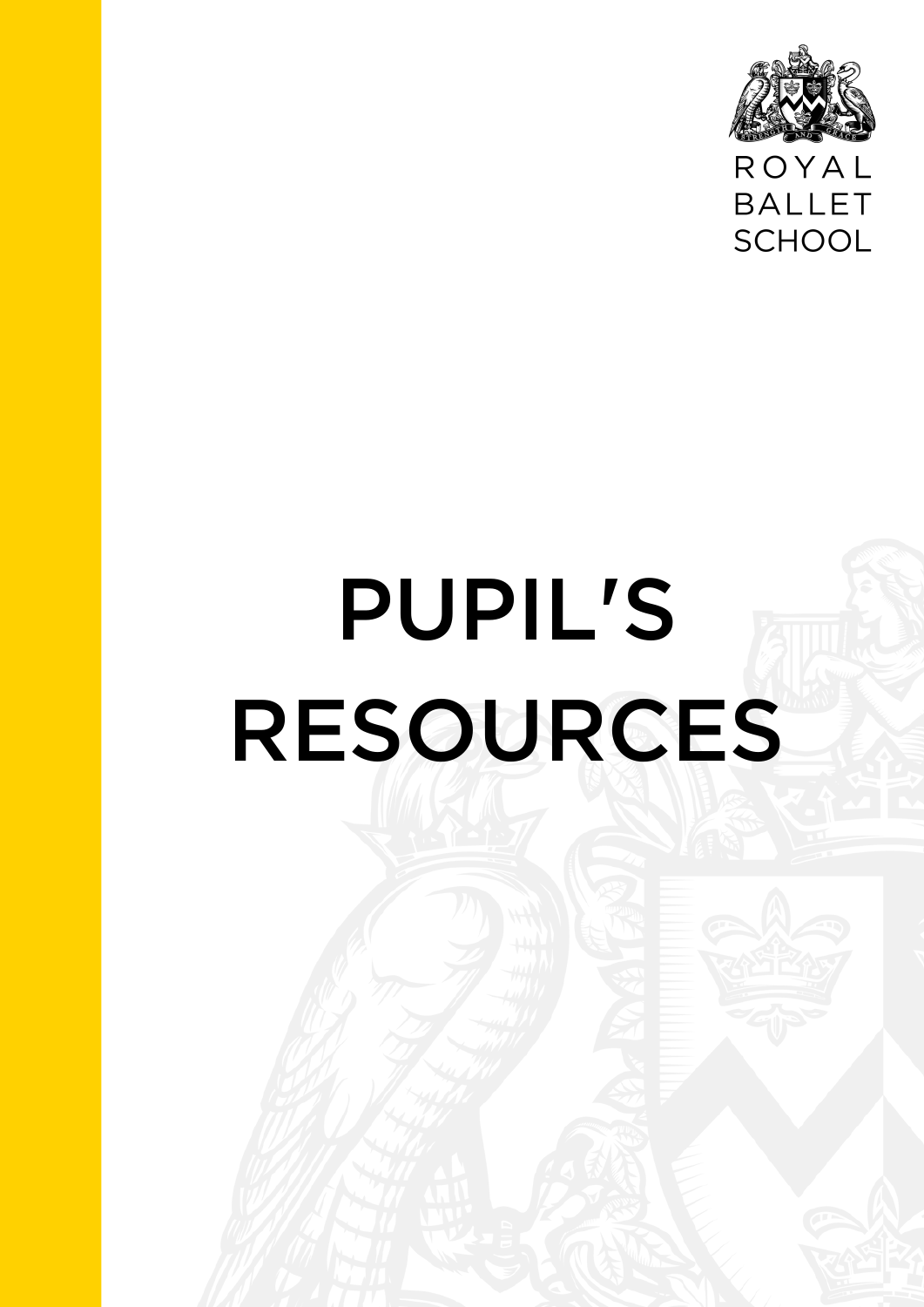

**SCHOOL** 



#### **DID YOU KNOW THE UNIVERSE IS EXPANDING?**

In today's lesson we learned about the planet Jupiter the largest planet in our solar system. Can you remember three facts about Jupiter?

- 1.
- 2.
- 
- 3.

This stormy red spot is bigger than Planet Earth!

#### **BLACK HOLES**

A black hole is a spot in space where the gravitational pull is so strong, not even light can escape. This means black holes are so dark that no human can see them, they are invisible. We know they exist because scientists can measure how the strong gravitational pull affects the stars around them. A black hole can be formed when a star is dying. These are called stellar black holes, and are caused by the centre of a big star collapsing in on itself. This causes a supernova, which blasts parts of the star into space and leaves behind a black hole.

#### **SPAGHETTIFICATION**

You may be asking, what happens to the objects that are pulled into a black hole?

In astrophysics, there is a process called spaghettification which answers this. As an object is pulled nearer and nearer to a black hole, the strong gravitational pull causes the object to be distorted into a long, thin version of its former shape – like spaghetti.

With your classmates, can you create a sequence of movements to imagine what might happen if you turned into a piece of spaghetti?